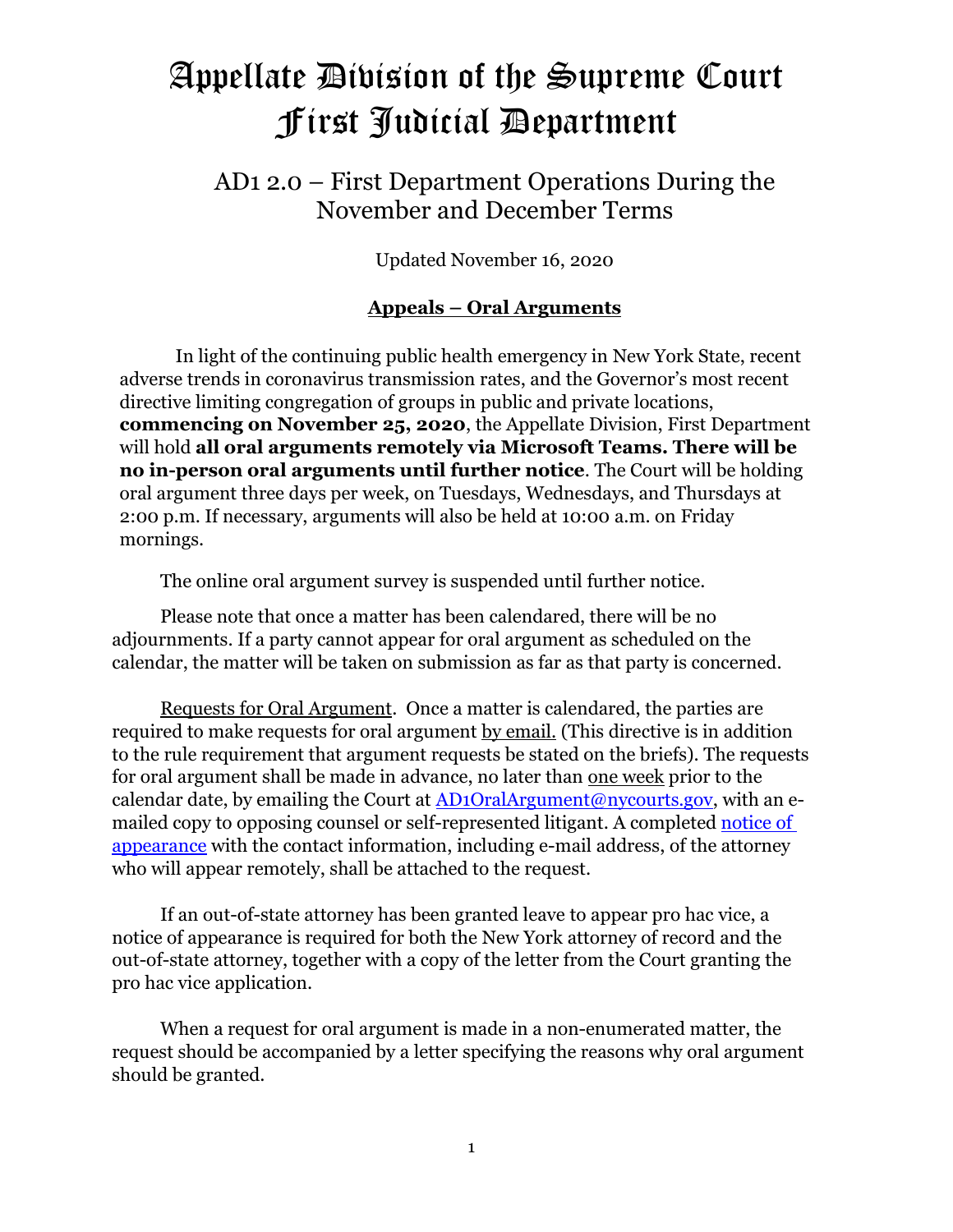When making an oral argument request, please indicate the name of the matter, the argument date, the appellate case number and the **time needed** for oral argument**, not the time desired**. Parties will be advised as to whether the Court has granted oral argument. The request should not be made until a matter has been calendared for a particular term and date. Failure to timely and properly request oral argument will result in the matter being heard on submission.

As customary, oral arguments will be livestreamed on the Court's website. Only counsel and self-represented litigants who are arguing will be permitted attend the remote oral arguments.

# **Screening Before Entering Courthouse**

Prior to entering the courthouse, all persons will be subject to COVID-19 screening and temperature checks. Persons (a) subject to the quarantine restrictions on travelers contained in Governor Cuomo's [Executive Order No. 205;](https://www.governor.ny.gov/news/no-205-quarantine-restrictions-travelers-arriving-new-york) or (b) experiencing symptoms associated with COVID-19, including fever, a new cough, difficulty breathing, sore throat, muscle or body aches, vomiting and diarrhea, or a new loss of taste or smell; or (c) who have tested positive or had close contact with anyone who has tested positive for COVID-19 in the last 14 days will not be permitted to enter the courthouse.

Facial Covering: All persons who enter the courthouse are required to (a) wear a mask or facial covering at all times and (b) comply with social distancing guidelines and directives of the court officers. Please note that vented masks (masks with exhalation valves or vents) may not be worn in the courthouse.

# **Filing Deadlines Reinstated**

By [order](http://www.nycourts.gov/courts/AD1/PDFs/RescissionOrder.pdf) entered May 8, 2020, the Court rescinded its prior order which suspended filing deadlines and reinstated the filing deadlines for the remaining 2020 terms.

# **Hard Copy Filing**

The requirement that hard copy records, appendices, briefs and motions be filed continues to be suspended until further notice.

#### **Electronic Filing**

#### Matters Subject to Mandatory E-filing

Effective July 27, 2020, all matters before the First Department, except original proceedings and attorney matters, are subject to mandatory e-filing via NYSCEF in accordance with the procedural and electronic filing rules of the Court. For additional information on the e-filing requirements, please [click here.](http://www.nycourts.gov/courts/ad1/e-filing/efiling.shtml)